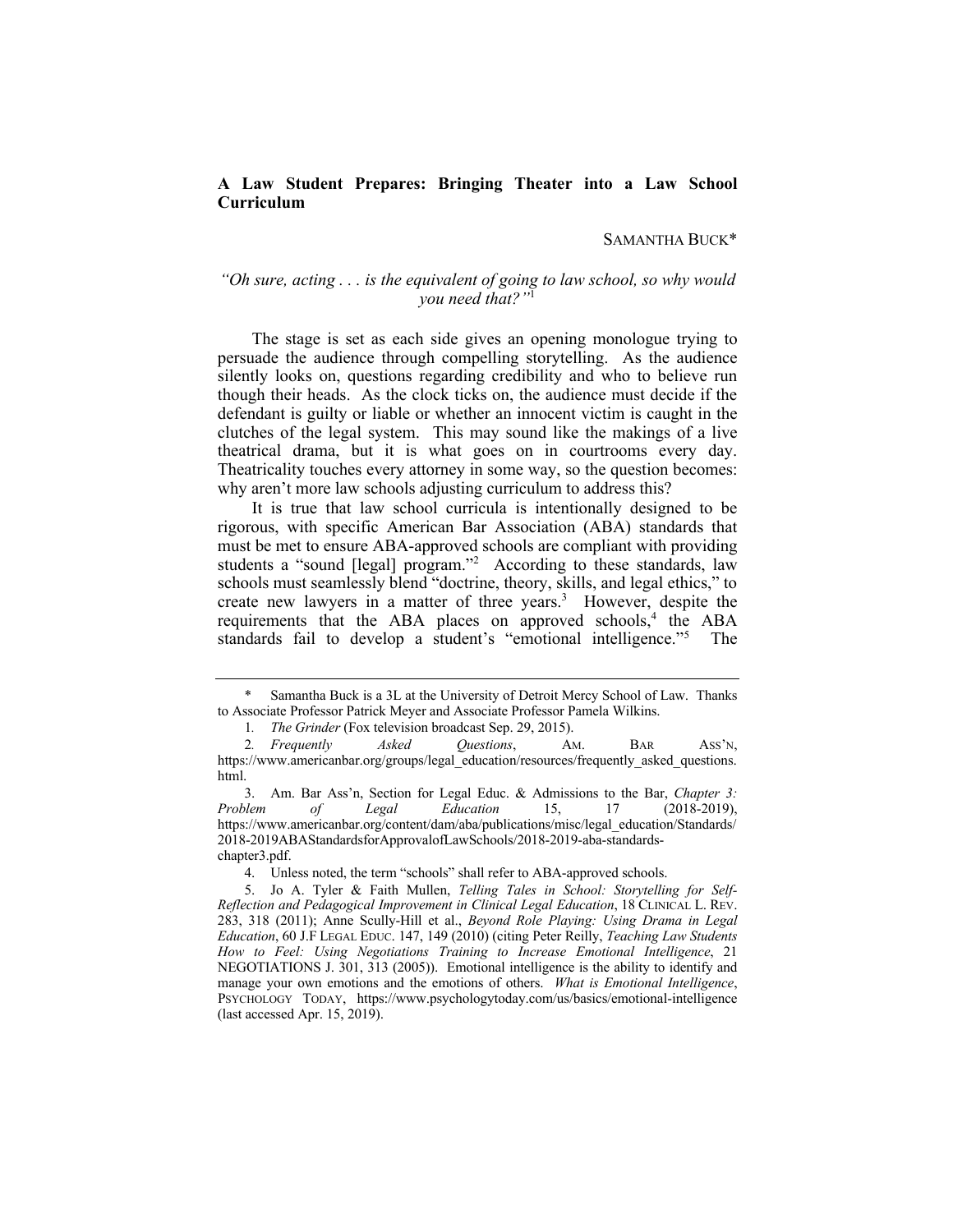standards also do not require law schools to address the practical skills of being a lawyer. For example, schools rarely teach on the necessary social skills like quickly connecting with clients and factfinders. Nor do the ABA requirements provide guidance on the finer details of presenting a compelling argument which set the best litigators apart from others such as, body language, verbal cues, and blocking.<sup> $6$ </sup> That may be because unlike traditional doctrinal law courses, taught through case law or rote memorization, emotional intelligence and the finer details of lawyering can only be developed and learned experientially.<sup>7</sup>

## I. THE IMPORTANCE OF INTEGRATING THEATER INTO LAW SCHOOL CURRICULUM

# *"You're a lawyer, you can't just be an actor!"*<sup>8</sup>

 At first glance, acting and litigating seem to be an opposite ends of the spectrum as actors "lie"<sup>9</sup> while lawyers deal facts, however there are stark similarities between the two. These similarities highlight the importance of integrating theater training into a law school curriculum.

courtroom "presents a dynamic" that closely resembles theater.<sup>10</sup> Actors and lawyers engage in much of the same activities when prepping for their respective "performances" and they oftentimes employ the same methods when persuading their audiences.<sup>11</sup> The only difference between what an actor does on stage and what a lawyer does in a courtroom, is that an actor brings their audience into a fabricated world,<sup>12</sup> while a lawyer has an ethical duty to avoid making misrepresentations or falsehoods.<sup>13</sup> Yet, at the From performance such as line delivery and blocking to costumes, the

 *Help Teach Law Students*, UNIV. OF TENN. KNOXVILLE (Aug. 26, 2014), 6*. See* Amy Blakely & Joy Radice, *Courtroom Drama: Professor Uses Theater to*  [https://news.utk.edu/2014/08/26/courtroom-drama-professor-theater-teach-law-students.](https://news.utk.edu/2014/08/26/courtroom-drama-professor-theater-teach-law-students)

 *Keys to Mastery*, 15 NEVADA L. J. 464, 470 (2015); Damien T. Munsinger, *How Acting Informs the Practice of Law*, LAW PRACTICE TODAY (Sept. 15, 2014), 7*. See* William S. Blatt, *Teaching Emotional Intelligence to Law Students: Three*  [http://www.lawpracticetoday.org/article/acting-informs-practice-law.](http://www.lawpracticetoday.org/article/acting-informs-practice-law)

<sup>8.</sup> Allie Pape, *The Grinder Recap: RIP, Mitchard Grinder*, VULTURE (Dec. 2, 2015, 1:58PM),<http://www.vult>

 television broadcast Dec. 1, 2015)) [emphasis added]. [ure.com/2015/12/grinder-recap-season-1-episode-9.html](https://ure.com/2015/12/grinder-recap-season-1-episode-9.html) (quoting *The Grinder* (Fox

<sup>9.</sup> DAVID KRASNER, AN ACTOR'S CRAFT THE ART AND TEACHING OF ACTING 169 (2012).

<sup>10</sup>*. See* Laurie L. Levenson, *The Theater of the Courtroom*, 92 MINN L. REV. 573, 581 (2008).

<sup>11</sup>*. See* Kathleen B. Havener, *Method Acting for Lawyers*, 31 LITIG. 48, 49 (2005).

<sup>12</sup>*. See* Zelda Finchandler, *The Lying Game*, AM. THEATRE (Jan. 1, 2005), <https://www.americantheatre.org/2005/0>

<sup>1/01/</sup>the-lying-game.

<sup>13</sup>*. See* MODEL RULES OF PROF'L CONDUCT r. 3.3(a)(1)-(3) (2018).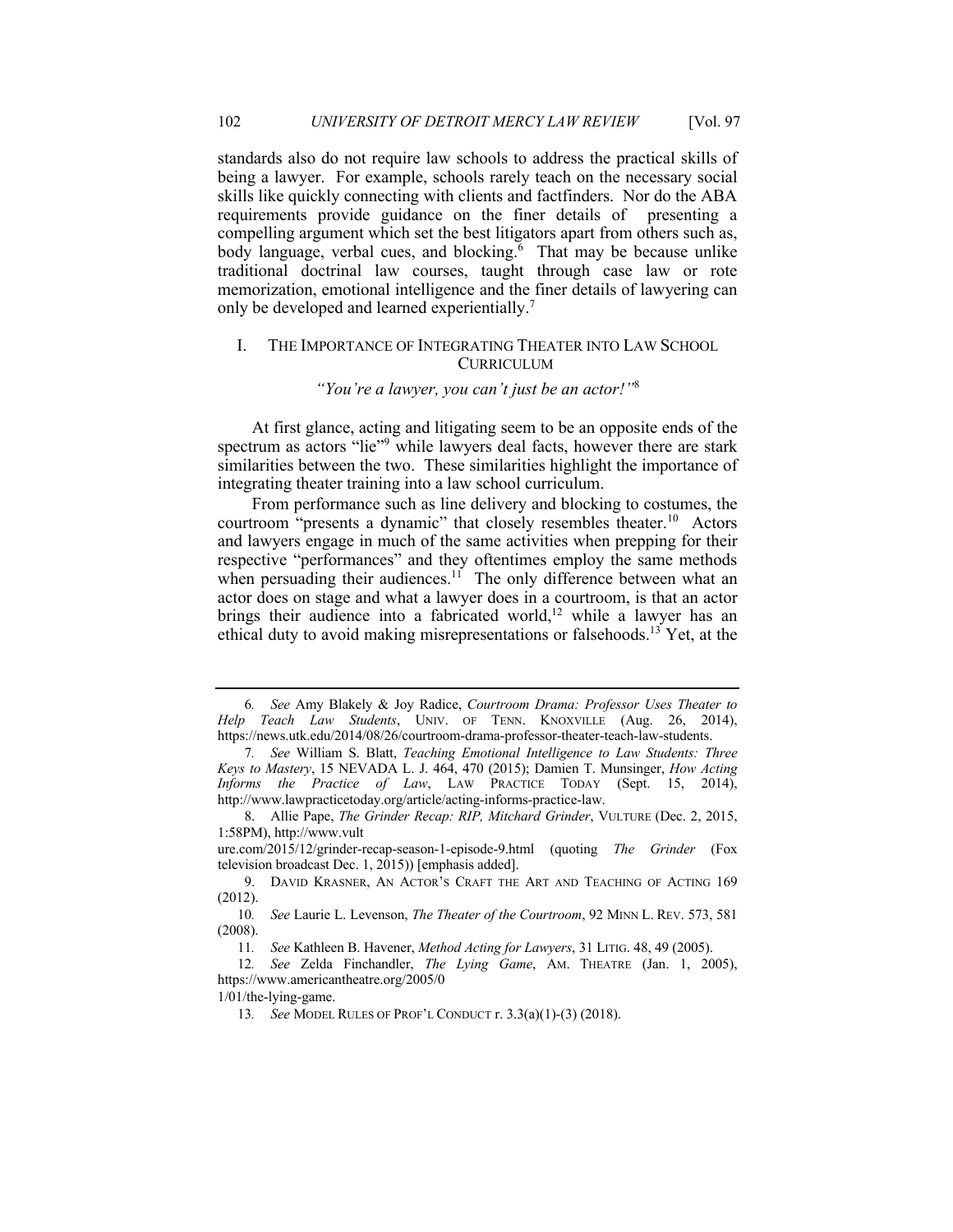end of the day both professionals are paid to convince their audiences through creative and persuasive story-telling.<sup>14</sup>

#### *1. Authenticating the Role*

 Just as an actor knows that an authentic performance focuses on *how*  they say their lines, not what their lines are,  $15$  a lawyer must be seen as authentic in the eyes of the court.<sup>16</sup> This concept of "authenticity" permeates both acting and litigating. Authenticity requires an emotional connection that generates a more meaningful and impactful responses from their audiences.<sup>17</sup> A lawyer who presents their case in a believable and "real" manner and talks *with* their audience will be more effective than a lawyer who talks *to* their audience.<sup>18</sup> The key to authenticity is not just about *what* is being communicated, but rather *how* the words are [conveyed.19](https://conveyed.19) 

 Another contributing factor to authenticity is listening. During a performance, actors actively listen to what other characters are saying in order to react accordingly.<sup>20</sup> In the courtroom, active listening is an important tool for a lawyer because it forces them not to just *hear* the words being said, but actively engage with the statements both verbally and through body language.<sup>21</sup> For example, during a direct or cross exam a lawyer must listen to what a witness is saying and be cognizant of juror reactions and nonverbal cues. This allows the attorney to tailor themselves to address the needs of the listener, be it the witness, jury, or judge.<sup>22</sup> By actively listening to opposing counsel, a lawyer can respond by filling in gaps, missed or bad facts, and use the statements to help strategize the case.<sup>23</sup>

 *Inside and Outside the Courtroom* 1, 5 (2017); Heidi K. Brown, *Quiet Lawyering: Authenticity as Power*, 86 J. KAN. B. ASS'N 29, 29–30 (2017). 17*. See id.*; Hon. Margaret McCurdo, *QLS Modern Advocate Lecture Series: Advocacy* 

PRACTICE SOLO & SMALL FIRM DJV 20 (1998). 18*. See* Nelly N. Khouzan, *Do's and Don't's of Talking to the Jury*, 2 A.B.A GEN.

19*. See* Levenson, *supra* note 10, at 581.

 BACKSTAGE (July 18, 2014, 10:00 AM), [https://www.backstage.com/advice-for-](https://www.backstage.com/advice-for)20*. See* Craig Wallace, *3 Reasons Why Listening Is the Most Important Part of Acting*, actors/backstage-experts/3-reasons-listening-most-important-part-acting.

 *Listening Skills*, 13 FLA. L. REV. 145, 158 (2012); George Khoury, *Active Listening for Lawyers:* 21*. See* Neil Hamilton, *Effectiveness Requires Listening: How to Assess and Improve Lawyers: 3 Important Tips*, FINDLAW (Oct. 3, 2018 2:58 PM), <https://blogs.findlaw.com/strategist/2018/10/active-listening-for-lawyers-3-important>tips.html.

22*. See* Levenson, *supra* note 10 at 621.

23*. See* Sander N. Karp & Teresa L. Hock, *Effective Opening Statements From the Plaintiff's Perspective*, AM. BAR ASS'N (2003), <http://apps.americanbar.org/labor/lel-aba>annual/papers/2003/karp.pdf; *see* Hamilton, *supra* note 21, at 153.

<sup>14.</sup> Jean Schiffman, *Playing Lawyers*, BACKSTAGE (Dec. 10, 2010 3:59 PM), <https://www.backstage.com/advice-for-actors/acting-teachers/playing-lawyers>.

<sup>15.</sup> *See* Havener, *supra* note 11, at 49.

<sup>16</sup>*. See id.*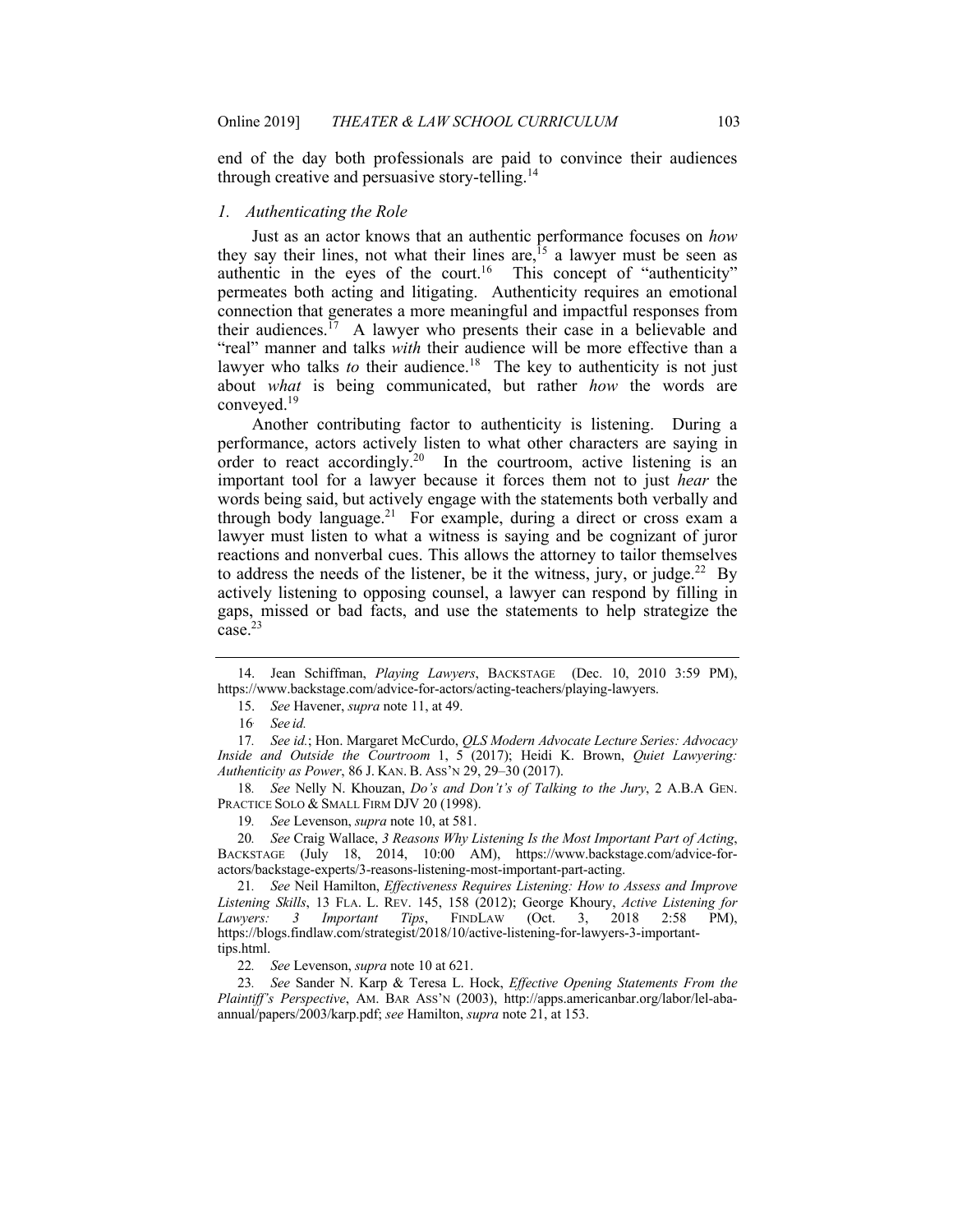#### *2. Rehearsing for a Win*

 It is common knowledge that actors must rehearse, rehearse, rehearse his character.<sup>24</sup> A lawyer must also rehearse their opening and closing statements and movement before performing in court.<sup>25</sup> Just as a professional stage play with a paid audience would not be well received if the actors were constantly looking at their scripts and fumbling through movements, neither is an attorney in the eyes of the jury, court, and before taking the stage to bring consistency to their role and to "develop" opposing counsel.

 A lawyer's opening and closing statements are the first and last thing a trier of fact hears, and they are viewed as one of the most critical aspects of a case.<sup>26</sup> As the law can be very complex, and jurors do not always have a clear understanding of the law, a lawyer must rehearse to "fill in any gaps" of her statements.<sup>27</sup> A lawyer should also be off-script when delivering these statements to avoid appearing unprepared or uninterested, and prevent a trier of fact from becoming bored. $^{28}$ 

 Maintaining the jury's interest can be achieved through movement, blocking, and body language. Just as actors embody<sup>29</sup> a character to create an engaging performance,  $30$  a lawyer must do the same. Since "[h]alf of the human brain is devoted directly or indirectly to vision," a lawyer's nonverbal cues and physicality are essential to influence and persuade a jury.<sup>31</sup>

resources/differences (last accessed Apr. 15, 2019); Munsinger, *supra* note 7.

27*. See* Carrie L. Christie, *Beginning and Ending*, 5 GA. B.J. 9, 10, 13 (1999); Karp & Hock, *supra* note 23, at 5.

 BACKSTAGE (Mar. 22, 2017 10:00 AM), [https://www.backstage.com/advice-for-](https://www.backstage.com/advice-for) THEATER GAMES FOR REHEARSAL A DIRECTOR'S HANDBOOK 85 (1985). 24. Joanne Baron & D.W. Brown, *Why Rehearsal Should be Valued & Respected*, actors/backstage-experts/why-rehearsal-should-be-valued-respected; VIOLA SPOLIN,

 classes.html; *see also* Levenson *, supra* note 10, at 622. 25*. See* Mark Wilson, *Should Lawyers Take Acting Classes?*, FINDLAW (Dec. 19, 2014 8:45 AM), [https://blogs.findlaw.com/strategist/2014/12/should-lawyers-take-acting-](https://blogs.findlaw.com/strategist/2014/12/should-lawyers-take-acting)

 26*. See* J. ALEXANDER TANFORD, THE TRIAL PROCESS: LAW, TACTICS AND ETHICS, 147 (3d ed. 2002); Ken Lopez, 6 *Reasons the Opening Statement is the Most Important Part of a Case*, A2L CONSULTING (Dec. 15, 2011 1:15 PM), [http://www.a2lc.com/blog/bid/50588/6-](http://www.a2lc.com/blog/bid/50588/6)  reasons-the-opening-statement-is-the-most-important-part-of-a-case; *Differences Between Opening Statements & Closing Arguments*, U.S. COURTS, <http://www.uscourts.gov/about>federal-courts/educational-resources/about-educational-outreach/activity-

<sup>28</sup>*. See id.* at 10.

 something they are saying. 29. Use their body to express non-verbal communication and emotion, or to emphasize

 *Speaking*, GENARD METHOD, at 3 (Jan. 31, 2017), [https://www.genardmethod.com/blog/5-](https://www.genardmethod.com/blog/5)  acting-techniques-for-greater-stage-presence-in-public-speaking; *see also Acting with the Body*, THEATREFOLK, <https://www.theatrefolk.com/freebies> /acting-with-the-body.pdf (last accessed Apr. 15, 2019). 30*. See* Gary Genard, *5 Acting Techniques for Greater Stage Presence in Public* 

<sup>31</sup>*. MIT Research - Brain Processing of Visual Information*, MIT NEWS (Dec. 19, 1996), [http://news.mit.edu/1996/visualprocessing.](http://news.mit.edu/1996/visualprocessing)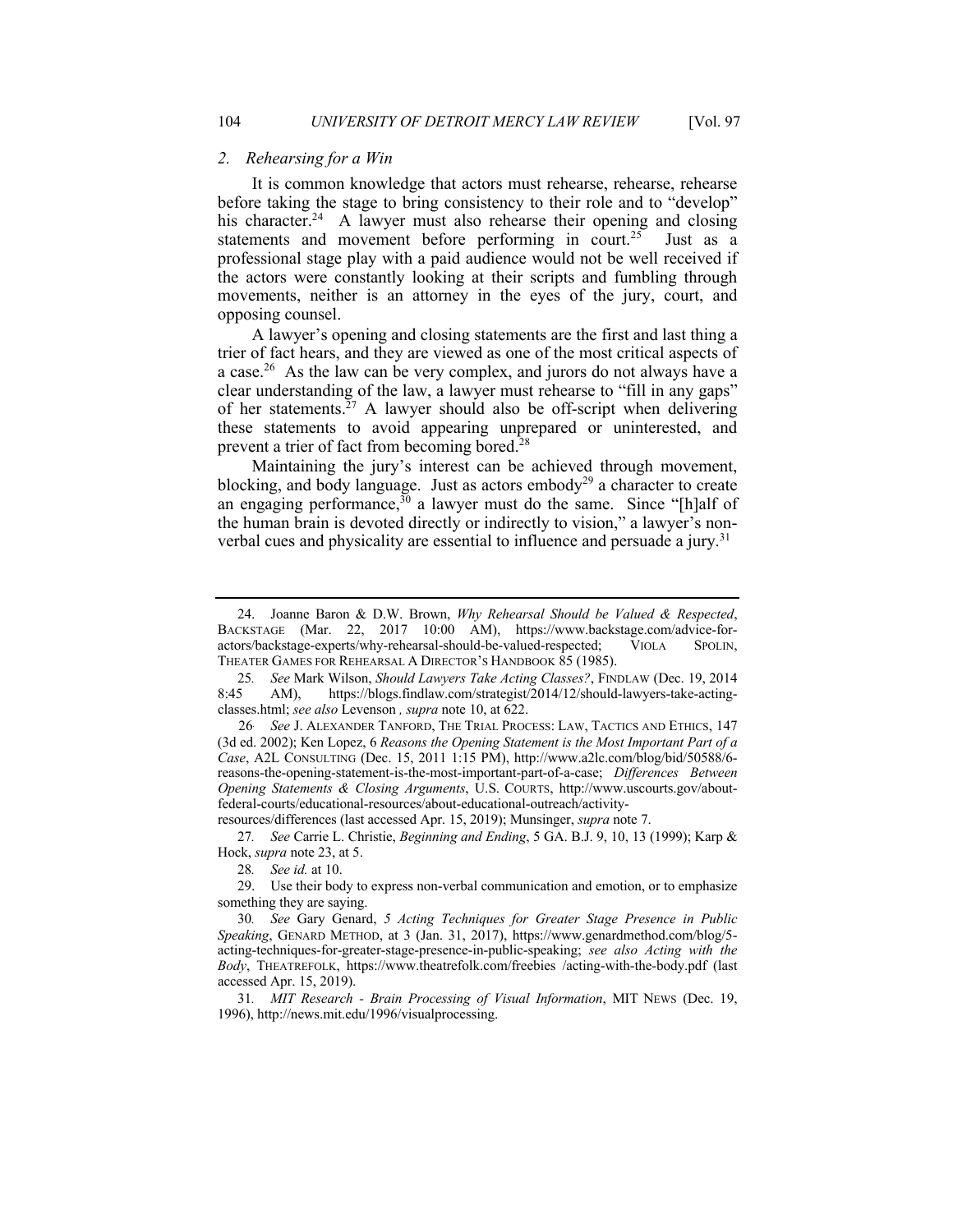#### *3. The Costume*

 Cinderella without her rags is just a girl, the Phantom without his mask holds no mystery, and Evan Hansen without his arm cast would remain a nobody.<sup>32</sup> Costumes are a vital component to any play or musical because "they help tell the story . . . and they immediately tell the audience something about what's going on."33 In other words, "[c]ostumes communicate the details of a character's personality to the audience,"<sup>34</sup> so it is important that a lawyer "dress like a lawyer."35 Just as an actor's costume sets the tone of his character, a lawyer's dress is a courtroom's first impression of her.<sup>36</sup> Lawyers must be mindful that what they wear has impact on the court, and if they are not dressed appropriately, first impressions can be hard to overcome.<sup>37</sup>

#### *4. The Performance Through Storytelling and Voice*

 Two of the most critical characteristics of a great performance are the ability to tell a story and the use of vocal intonation.<sup>38</sup> An actor's intonation, timbre, volume, and inflection all add to the authenticity of the performance and the believability of the story they are telling.<sup>39</sup> Actors tell the story of the play or musical they are performing, and it is necessary that each individual performer know when to draw focus and when to step back.40

 Knowing when to be the focus of the attention and to cede focus to another is something that lawyers must also know when to do in the courtroom. In the instance of direct witness testimony, a lawyer should be cognizant that she is not making herself the center of attention, but instead,

36*. See id.* 

 LLOYD WEBER ET. AL., THE PHANTOM OF THE OPERA (1986); *see* STEVEN LEVENSON ET AL., DEAR EVAN HANSEN (2015). 32*. See* RICHARD RODGERS & OSCAR HAMMERSTEIN, CINDERELLA (1957); *see* ANDREW

<sup>33.</sup> Kerry Hishon, *How Costumes Affect Your Costumes*, THEATREFOLK (Sept. 23, 2017), [https://www.theatrefolk.com/blog/how-costumes-affect-your-character.](https://www.theatrefolk.com/blog/how-costumes-affect-your-character)

<sup>34.</sup> Deborah Noodleman Landis, *Costume Design*, ACAD. OF MOTION PICTURE, ARTS & SCI. 1, 2 (2014).

<sup>35.</sup> Gary J. Ross, *Dress Like a Lawyer*, ABOVE THE LAW (June 23, 2015 12:39 PM), <https://abovethelaw.com/2015/07/dress-like-a-lawyer>.

<sup>37</sup>*. See* Christie, *supra* note 27, at 13.

 (Aug. 24, 2017), <https://www>. 38*. See* Andrew Hearle, *The Importance of Voice Work*, STAGE MILK DRAMA SCHOOL

 [stagemilk.com/importance-of-voice-work-for-actors](https://stagemilk.com/importance-of-voice-work-for-actors); *see also* Risa Bramon Garcia & Steve  Braun, *Storytelling Your Way to the Callback*, BACKSTAGE (June 11, 2014 10:00 AM), <https://www.backstage.com/advice-for-actors/backstage-experts/storytelling-your-way>callback.

<sup>39</sup>*. See* Nathan Hurwitz, *The Role of Voice & Sound in Theatre*, [STUDY.COM,](https://STUDY.COM) [https://study.com/academy/lesson/the-role-of-voice-sound-in-theatre.html.](https://study.com/academy/lesson/the-role-of-voice-sound-in-theatre.html)

<sup>40</sup>*. See* NANCY BISHOP, AUDITIONING FOR FILM AND TELEVISION: TELLING A STORY 36 (2015).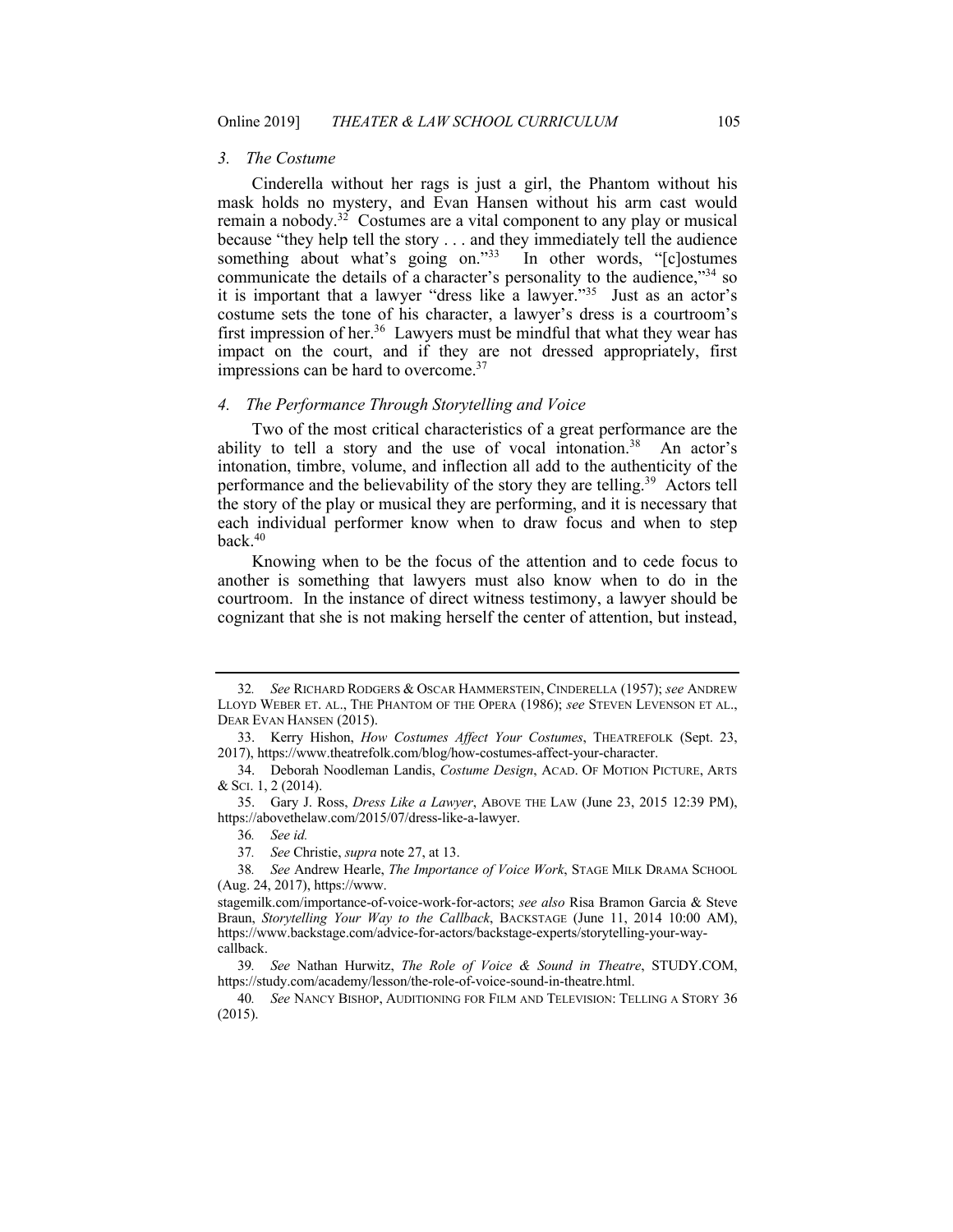place all of the focus on the witness.<sup>41</sup> However, during cross-examination the lawyer may bring the focus back to herself by placing herself in the role of the teacher of facts, *not* the witness.<sup>42</sup> A lawyer may also use her voice to convey what she wants a jury to focus on, such as using an empathetic tone to connect with the witness, or intonation to emphasize something she wants the jury to zero in on.<sup>43</sup> The skill of knowing when and where to place focus all contributes to a lawyer's storytelling, as she is trying to craft a compelling story that will pique the interest of the jury.<sup>44</sup>

#### *5. Integrating Theatre into Law School is Beneficial for Students*

 The ultimate shared goal of lawyers and actors is to win over their audience. community to take notice of theatrical training, and recognize the benefits of theater in the legal profession.<sup>45</sup> This shared goal has caused some members of the legal

 often focus on the same concepts that actors learn, such as communication, storytelling, and improvisation.<sup>46</sup> Lawyers are realizing that it takes more than solid facts to win a case, but the key to "winning" is how the facts are perceived.<sup>47</sup> A lawyer cannot rely on the facts to speak for themselves, but must make a great courtroom presentation.<sup>48</sup> Practicing lawyers are finding value in theater training classes, which

 The importance of theater training in the legal community is one that state bar associations are starting to recognize as well. Within the last six years, the New York State Bar Association (NYSBA) approved an improvisation (improv) class that counts towards lawyers continuing legal

 <https://www.michelledanner.com/acting-classes-lawyers>; Michelle Arkush, *Law as Theater: Attorneys Learn Acting Skills to Polish Courtroom Presentations,* L.A. TIMES (July 10, Legal rs.html (last accessed Apr. 15, 2019). 46*. See Acting Classes for Lawyers*, MICHELLE DANNER ACTING STUDIO, 1992), [http://articles.latimes.com/1992-07-10/news/va-1680\\_1\\_acting-skills](http://articles.latimes.com/1992-07-10/news/va-1680_1_acting-skills); *Enhanced Legal Skills for Attorneys*, IMPROV FOR LAWYERS, [http://www.improvforlawyers.com/public\\_html\\_improvforlawyers.com/Improv\\_for\\_Lawye](http://www.improvforlawyers.com/public_html_improvforlawyers.com/Improv_for_Lawye)

48*. See* Jeffrey H. Hartje, *Lawyer's Skills in Negotiation: Justice in Unseen Hands*, 1984 J. DISP. RESOL. 1, 1 (1984).

 *Examination: "Allowing Others to Help Tell Their Story"*, UNIV. OF DAYTON SCH. OF LAW 41*. See* Nat'l Def. Training Project 2017 Pub. Def. Trial Advoc. Program, *Direct*  1, 13 (2017).

<sup>42.</sup> Ky. Bar Ass'n, *Advanced Cross Examination Techniques* 6 (2012), [www.kybar.org/resource/resmgr/2012\\_Convention\\_Files/ac2012\\_17.pdf](www.kybar.org/resource/resmgr/2012_Convention_Files/ac2012_17.pdf).

<sup>43</sup>*. See* Munsinger, *supra* note 7; *see* Wilson, *supra* note 25.

<sup>44</sup>*. See* Wilson, *supra* note 25.

Pairings to Stimulate Interest, AM. BAR ASS'N JOURNAL (June 2012), usual\_pairings; Bull Garlington, *How Learning Improv Gives Lawyers an Edge*, ATTORNEY AT WORK (July 6, 2017),<https://www.attorneyatwork.com/learning-improv-lawyers>. 45*. See* Anna Stolla Persky, *Clapping for Credit: State CLE Courses Use Unusual*  http://www.abajournal.com/magazine/article/clapping for credit state cle courses use un

 do.html (last accessed Apr. 15, 2019). 47*. Facts Are Not What Wins Cases, Perceptions Do*, FINDLAW, [https://corporate.findlaw.com/litigation-disputes/facts-are-not-what-wins-cases-perceptions-](https://corporate.findlaw.com/litigation-disputes/facts-are-not-what-wins-cases-perceptions)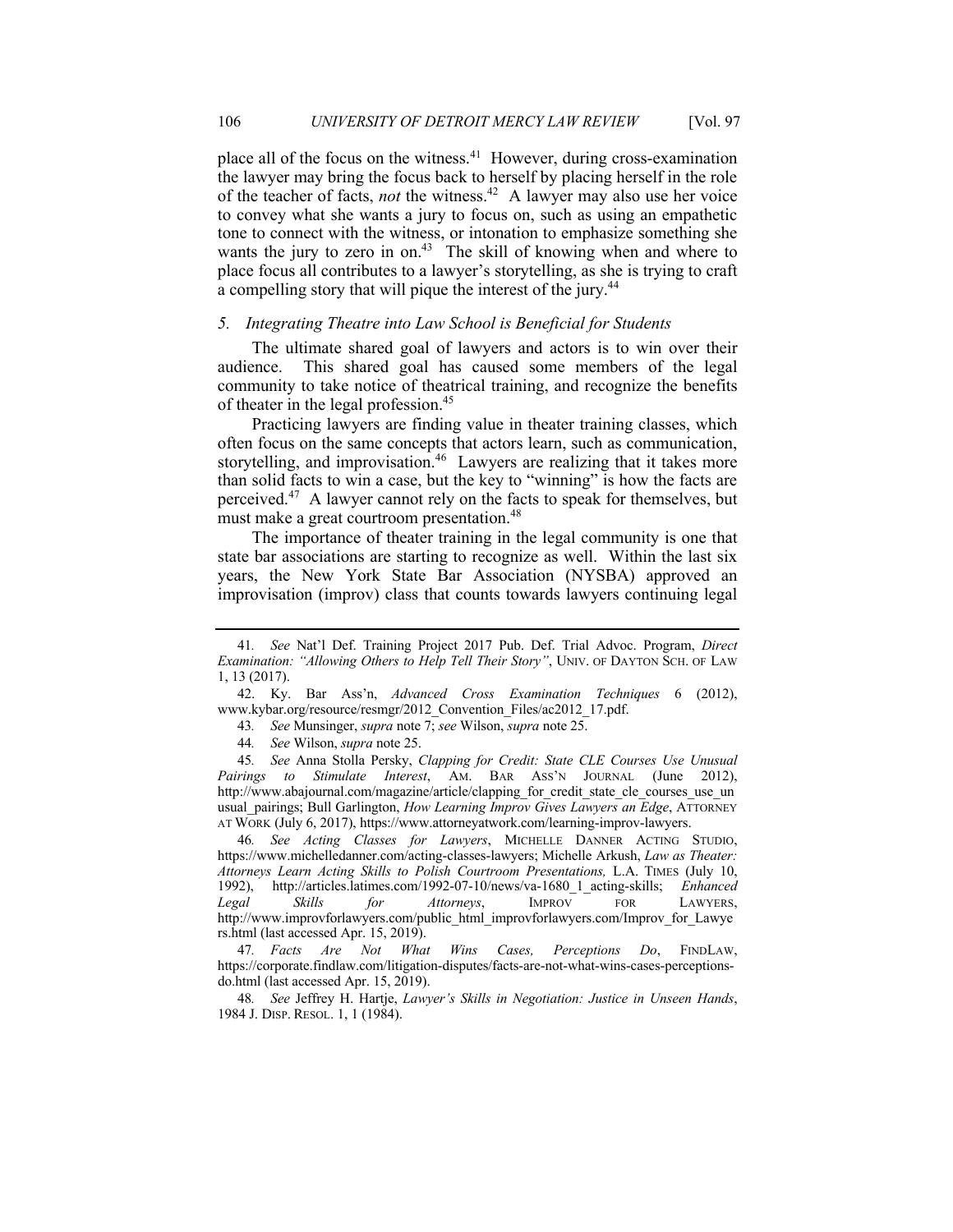education credits (CLEs).<sup>49</sup> Improv classes and training are powerful tools for lawyers because they provide a safe space to fail and discover what does and does not work in specific situations without jeopardizing a case.<sup>50</sup>

 When looking at the data, it is clear that integrating theater into a law school curriculum is beneficial to law students.<sup>51</sup> In 2006 and 2007, a study was conducted in which law students wrote and produced their own productions based on the law.<sup>52</sup> At the end of the study, researchers found that drama could "be an effective tool for teaching substantive law," learning was enhanced, and students were engaged in combining "substantive and skills based learning."<sup>53</sup>

 In another study on incorporating drama into electronic discovery (e- discovery) simulations, Associate Professor Paula Schaefer at the University of Tennessee College of Law also found that integration was beneficial, even though it was not quantifiable in numbers.<sup>54</sup> This study e-discovery.<sup>55</sup> The results of Professor Schaefer's simulation found that of client-lawyer interactions, proved to be an ideal setting for student involved a simulation in which students were assigned a role and conducted providing a "realistic legal dispute" where students learned the intricacies learning.<sup>56</sup>

 At the University of Tennessee Knoxville, Professor Joy Radice combined her criminal law class with theater by recruiting actors from the drama school to play mock clients represented by first-year law students in a courtroom setting.<sup>57</sup> Professor Radice's goal was that students would be able to connect legal theory to practice and gain real world experiences of *being* a [lawyer.58](https://lawyer.58) In the exercise, students could test their knowledge of the law, as well as learn the importance of details and communication.<sup>59</sup>

 Even though very few studies with empirical data to support incorporating theater into law school exist, there is no appearance of any

- 53. *Id.* at 155–56. In the article, no statistics—only conclusions—are reported.
- 54*. See* Schaefer, *supra* note 51, at 159.
- 55*. See id.* at 130–31, 142.
- 56*. Id.* at 159.
- 57*. See* Blakely & Radice, *supra* note 6.
- 58*. See id.*
- 59*. See id.*

<sup>49</sup>*. See* Persky, *supra* note 45; IMPROV FOR LAWYERS, *supra* note 46.

 *Benefits of Improvisation for Actors*, BACKSTAGE (Apr. 17, 2017, 10:00 AM), 50. Garlington, *supra* note 45; Rob Adler, *Comedy Improv Isn't the Only Improv: 4*  <https://www.backstage.com/advice-for-actors/backst>

 age-experts/4-benefits-improvisation-actors; Kathy Matheson*, Improv Helps Future*  LawyersThink on Their Feet, WIS. LAW JOURNAL (Feb. 5, 2013, 10:16 AM), [https://wislawjournal.com/2013/02/05/improv-helps-future-lawyers-to-think-on-their-feet.](https://wislawjournal.com/2013/02/05/improv-helps-future-lawyers-to-think-on-their-feet)

 Schaefer, *Injecting Law Student Drama Into the Classroom: Transforming an E-Discovery Class (or Any Law School Class) With a Complex, Student-Generated Simulation*, 12 NEV. L. J. 130, 151 (2011).; *see* Adler, *supra* note 50. 51*. See* Scully-Hill et. al, *supra* note 5, at 48; *see* Garlington, *supra* note 45; Paula

<sup>52.</sup> Scully-Hill et. al, *supra* note 6, at 147–48.